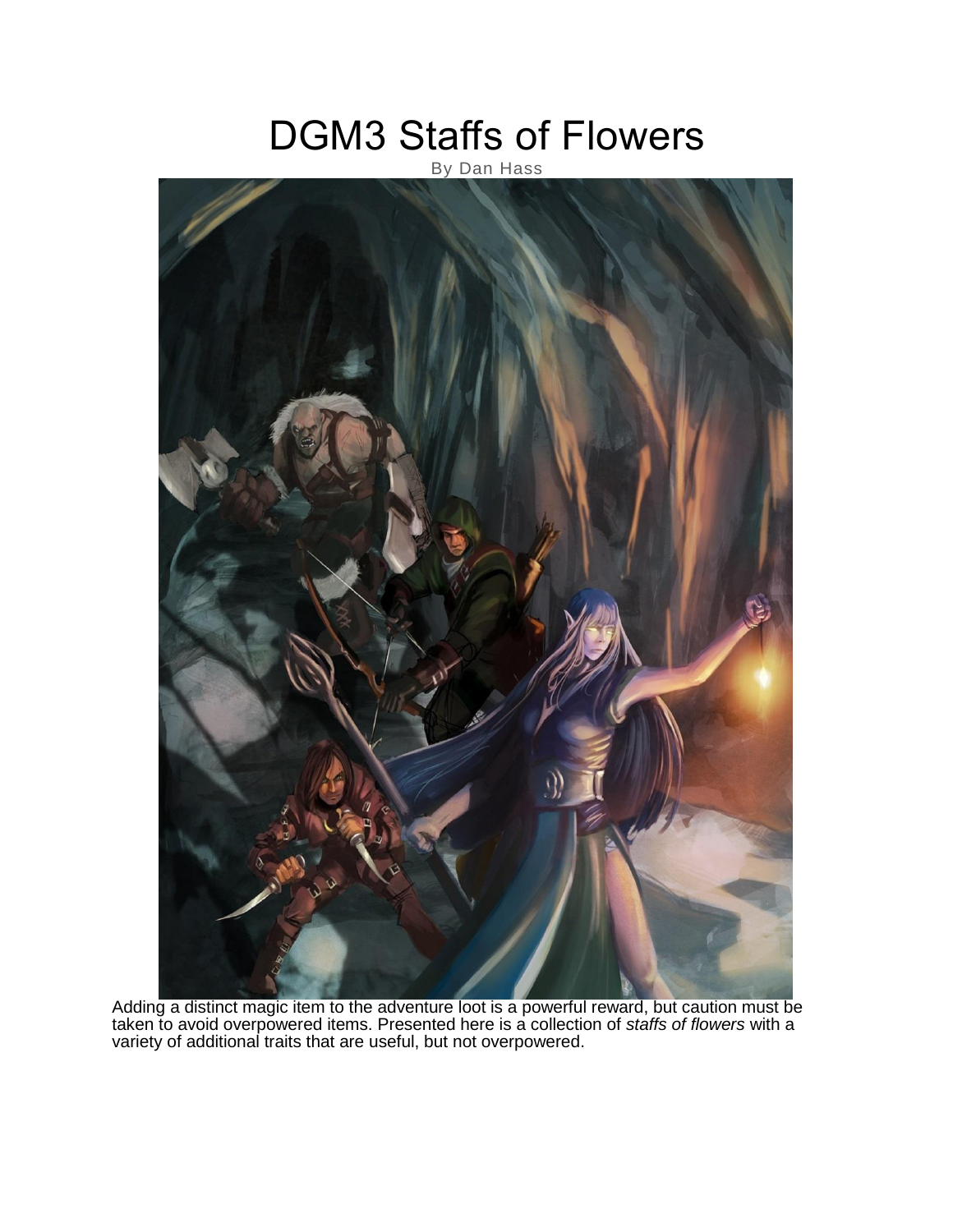#### DGM3 Staffs of Flowers By Dan Hass

#### Contents

| Credits     |                            |  |
|-------------|----------------------------|--|
| Editing     | Jeremy Esch                |  |
| Contributor | <b>Brandon Twyford</b>     |  |
| Cover Art   | Fernando Olmedo (his work) |  |

You can join the Dimgaard community in a variety of ways. There are numerous titles on [www.dimgaard.com.](http://www.dimgaard.com/) There is an ongoing patreon [\(www.patreon.com/Dimgaard\)](http://www.patreon.com/Dimgaard) and almost every month a new volume of Dimgaard titles is offered via kickstarter. Videos are posted via YouTube, and there is a Dimgaard facebook page. To find Dimgaard on any of these platforms, one needs only search for "Dimgaard" from the homepage of the respective site.

**PREVIEW**

1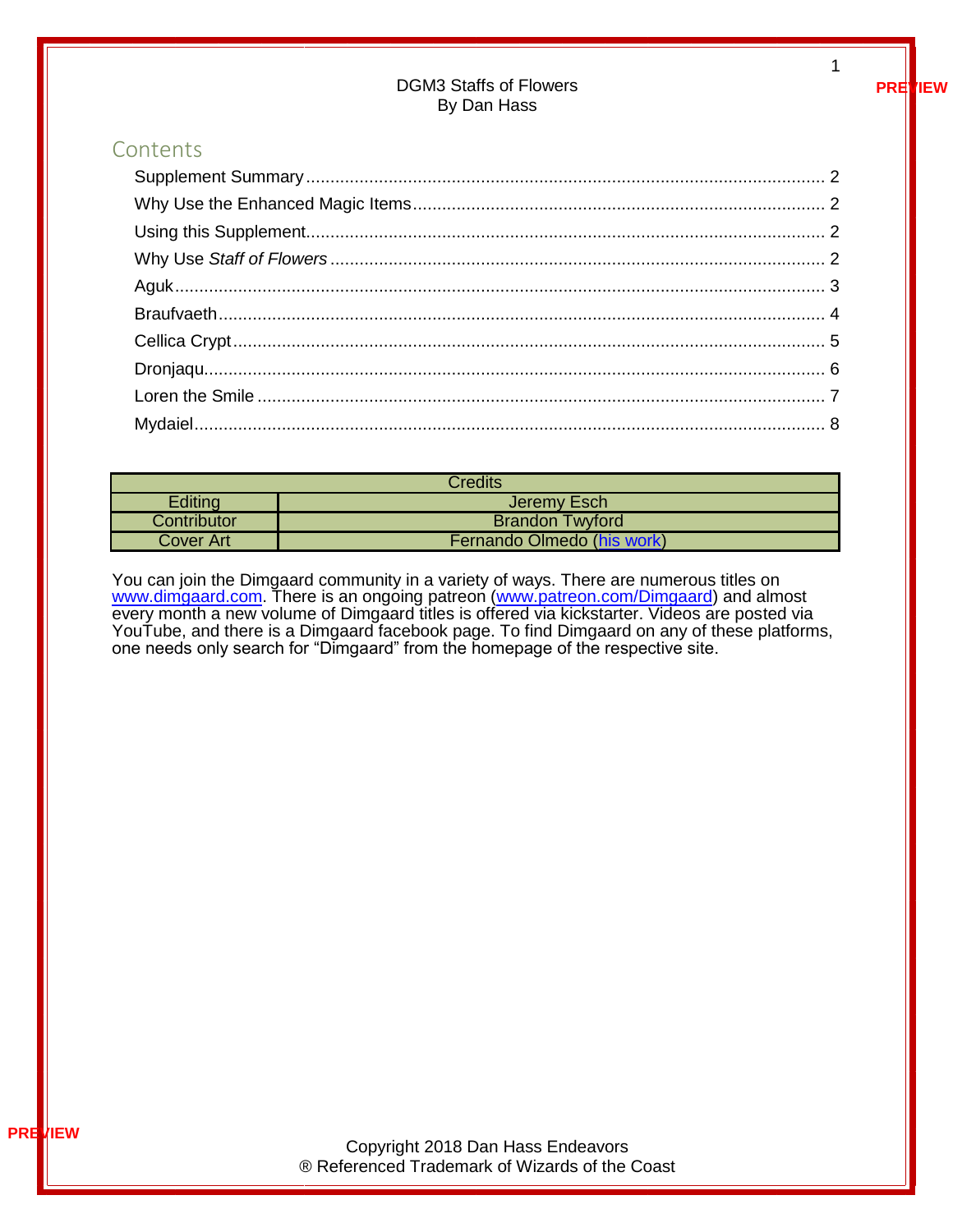**PREVIEW**

2

#### DGM3 Staffs of Flowers By Dan Hass

#### <span id="page-2-0"></span>Supplement Summary

DGM3 Staffs of Flowers is a 5th Edition supplement designed to help DMs broaden their campaign. It references the Player's Handbook® (PHB), Xanathar's Guide to Everything ® (XGE), Volo's Guide to Monsters® (VGM), and Dungeon Master's Guide® (DMG).

As the title suggests, this supplement presents variations on *staffs of flowers*. The variations improve the utility of *staffs of flowers* without affecting the user's armor class, hit points, attack roll modifier, or damage on attacks. Also, there is no effect on the DC to save against the user's spells. These elements are used to define CR, and are expected to fall within certain ranges. It becomes a problem when a PC or other creature can stack effects that push these beyond the expected values.

#### <span id="page-2-1"></span>Why Use Enhanced Magic Items

Examining the inventory expectations for PCs in 5<sup>th</sup> edition (*DMG* 38) indicates that magic items are supposed to be exceptional. While the suite of magic items to pick from is wide ranging, enhanced magic items offer several improvements to the game.

In the Dimgaard setting, the underlying presumption of magic items is that a sentient creature (with relevant traits) was sacrificed to create the item, and as long as the item exists, the creature's eternal soul is imprisoned. This yields powerful opportunities:

- ➢Negotiations around whether a particular criminal deserves
- the ultimate penalty of death by magic item crafting ➢Rogue magic item crafters who craft items without authorization
- ➢Searching for a way to destroy a magic item to free a noble soul

Further, if the DM switches to *only* using enhanced magic items it elevates the importance of *Blessings* (*DMG* 227-228). This leads to further exceptional roleplaying, world building, and adventure design opportunities.

#### <span id="page-2-2"></span>Using this Supplement

There are six different enhanced *staffs of flowers* presented. The *staffs of flowers* are designed so that they can be carried by a villain without increasing the CR. One avenue is to equip the villain with the *staff of flowers* and give the PCs an opportunity to

acquire it as loot. This also presents unexpected effects to the villain encounter.

The exceptional nature of the *staff of flowers* can often serve as a plot hook in a story. "How do we free this poor soul?", or "How do we keep this justly trapped villain's allies from freeing its soul?" "A rogue crafter has kidnapped an innocent victim and sacrificing the victim to create a magic item is imminent!"

#### Key Elements

The *staff of flowers* relies only on the ability to affect plants (produce flowers). Obviously, any druid is going to be a good candidate. A cleric of the nature domain will work, too. *Plant growth* opens up bards (level 5+) and rangers (level 9+). However, the requirement is broad enough that any creature proficient in Nature would suffice, as will proficiency with an herbalism kit.

As usual, we prefer to present a range of six interpretations: a druid, nature cleric, bard, ranger, nature proficient, and herbalism kit proficient.

## <span id="page-2-3"></span>Why Use Staffs of Flowers

Players like magic items, and those who have characters based around weaponbased attacks want magic weapons tailored to the character. There are many problems with entertaining this approach.

It can be difficult to adjust combat encounters to make them challenging (and interesting) for over-geared PCs. There is a bounded accuracy expected, and the CR of many creatures depends on damage immunities and resistances. This alone is a reason to keep careful control over magic item access.

Also, for the DM's game world to feel authentic, there needs to be consistency; how do these powerful magic items find their way into the world?

*Staffs of flowers* solve these problems. The players still get a useful magic item – but not a dream item. And the enhanced magic items schema explains why *staffs of flowers* are the most common: there are a lot more creatures that can be sacrificed to create one.